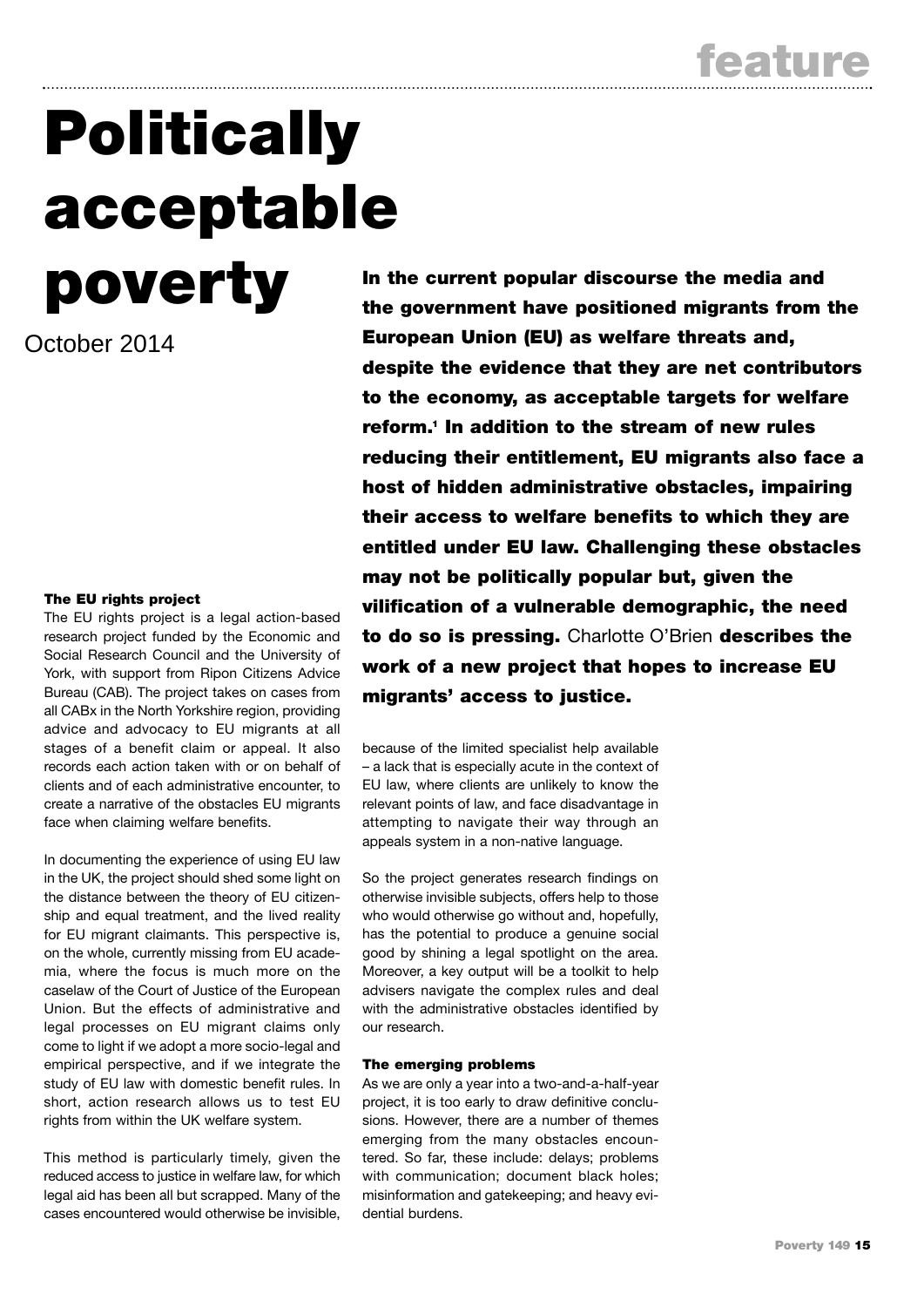Delay is a substantial problem. There can be a significant delay while a decision maker reaches an initial decision, often requesting further information several times, each request being some time apart. And there can be delays in HMRC submitting an appeal to a tribunal. Having submitted her/his own appeal within a tight deadline, a claimant might not hear anything about it for months. Delay is perhaps the most significant way in which EU welfare rights are stifled. It can be tantamount to refusal without a right to appeal, since the effect is no benefit and no decision to challenge – sometimes for such a length of time that a subsequent favourable decision comes too late to avoid or compensate for the serious hardship experienced in the interim.

Communication problems can contribute to delay, but also to flawed decision making. For example, a communication problem might be experienced when the DWP or HMRC contacts the authorities in another EU country to establish which is the 'competent' state responsible for paying benefit or to find out whether there is any 'overlapping' entitlement. There is a set procedure for contacting other states, through an electronic portal using a set form. But the clarity of the information and of the questions put on this form is crucial for receiving timely and accurate replies.

Other communication problems include the difficulties advisers and clients have when making contact with UK authorities. Several have reported problems with automated voice recognition helplines, with their words not being recognised, being sent round a loop, and being cut off. Moreover, the EU decision-making team may often not be contactable for the client. Clients have received correspondence with no telephone numbers, and the helpline has refused to put them through to the team.

Document black holes mean that correspondence and documents go missing, which can create serious problems and cause further delay. Especially worrying is the loss of ID documents, causing problems for clients who may need to travel to another state urgently to attend to a family illness or other emergency, or indeed may struggle to replace unique personal identifying documents. The departments responsible may then send repeat correspondence requesting that those very documents be sent again.

Misinformation and gatekeeping are related issues, since people may be inappropriately steered away from applying for benefits by frontline staff. HMRC advisers have given sig-

nificantly inaccurate advice about a client's right to pursue an appeal while also submitting a new claim in tandem as a result of a change of circumstances. People may also receive poor advice from Jobcentre Plus about which benefits to claim. Staff may misinform themselves – ie, not gather the right information so that a benefit decision is made based on flawed information (an example might be not checking whether a claimant is married to a migrant worker).

The requirement to provide evidence can be onerous and arguably disproportionate in cases where sufficient evidence has already been provided to support a claim. For example, clients have found it difficult to substantiate benefit claims based on their having been continuously lawfully resident for five years when they have been in several jobs, even when they have kept all their paperwork. This burden can be exacerbated by administrative compartmentalisation, whereby Jobcentre Plus, the benefit decision maker and the EU decision-making team are three separate entities requiring their own databases to be updated. This can make for tortuous evidence-gathering processes, where clients take the required documents into a jobcentre and then do not hear for weeks whether they have been given to the benefit decision maker – and if they have not, they have to submit them again.

Other emerging areas of investigation include the administration of sanctions, and the triggering of compliance procedures. The UK government has suggested that all EU migrants must now be subject to compliance checks, <sup>2</sup> even though such checks were arguably only meant for cases where there is a cause to suspect that the claimant does not meet the entitlement conditions for the award. And, of course, the raft of new rules and regulations on benefits for EU migrants could set the scene for further administrative obstruction.

# **Tackling the new rules**

The prime minister announced in November 2013 that there would be a crackdown on EU benefit claims. As a consequence, the project has taken a slightly unexpected turn, scrutinising each of the many rule changes for compliance with EU law and identifying likely problem areas, especially in the realm of administrative decision making. Briefly, the new rules introduced this year are as follows:

• a three-month residence rule for all new jobseeker's allowance claims after January 2014, coupled with a 'more robust' habitual residence test;

# **Delay is perhaps the most significant way in which EU welfare rights are stifled**